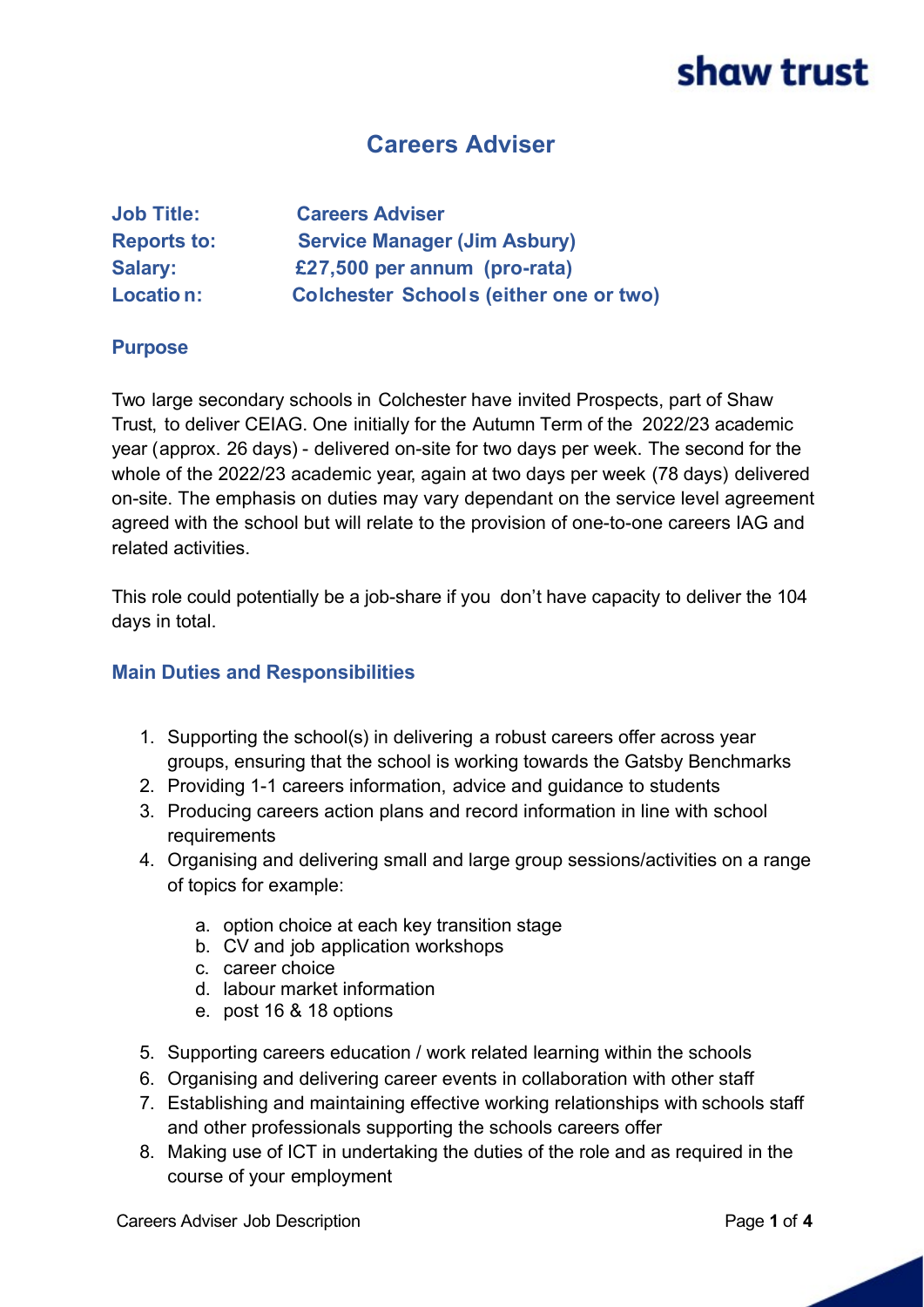- 9. Attending parent's evenings to provide Careers IAG to young people and support their parents/ carers
- 10.Update Service Manager (Prospects) on a monthly basis the days delivered, flagging up any issues with delivery in a timely manner
- 11. Complete a termly progress review template at the end of the Autumn Term, highlighting days delivered, activities, issues etc. To be submitted to Service Manager (Prospects).
- 12.To be pro-active in looking for opportunities to upsell the service and potentially increase revenue.
- 13.To provide students, accessing our service, the opportunity to complete the online evaluation survey. Analysis of this data will be feedback to the school on a termly basis in addition to yourself.
- 14.Actively promote equality and diversity, recognising and actively challenging stereotyping, prejudice and discrimination ensuring that these principles permeate all working practices.
- 15.Undertake appropriate self-assessment and training to enhance and develop the Careers Adviser role.
- 16.Any other duties appropriate to the level of the post

#### **Other**

- 1. To undertake any further training as identified in the Shaw Trust review procedures
- 2. Ensure that safe working practices are followed in respect of COSHH and other Risk Assessment control measures
- 3. Employees must comply with the provisions of 'The Health and Safety at Work Act 1974' and must take reasonable care for the health and safety of themselves and of other persons who may be affected by their acts of omissions whilst at work. Employees are also required to co-operate with their employer to enable them to perform or comply with any statutory provisions. The Trust's efforts to promote a safe and healthy working environment can only succeed with the full co-operation of its employees.
- 4. To understand, comply with and promote Shaw Trust's safeguarding policy and procedures. It is the responsibility of all employees to make the working environment safe and secure for all. Everyone must adhere to the 5 Rs in relation to possible abuse: Recognition, Response, Reporting, Recording and Referral. The Trust can only ensure its dedication to the protection of vulnerable people with the full cooperation of its employees.
- 5. The Trust has a Diversity and Inclusion Policy, and it is the responsibility of all staff to comply with this. The key responsibilities for staff under this Policy are set out in the Trust Code of Conduct.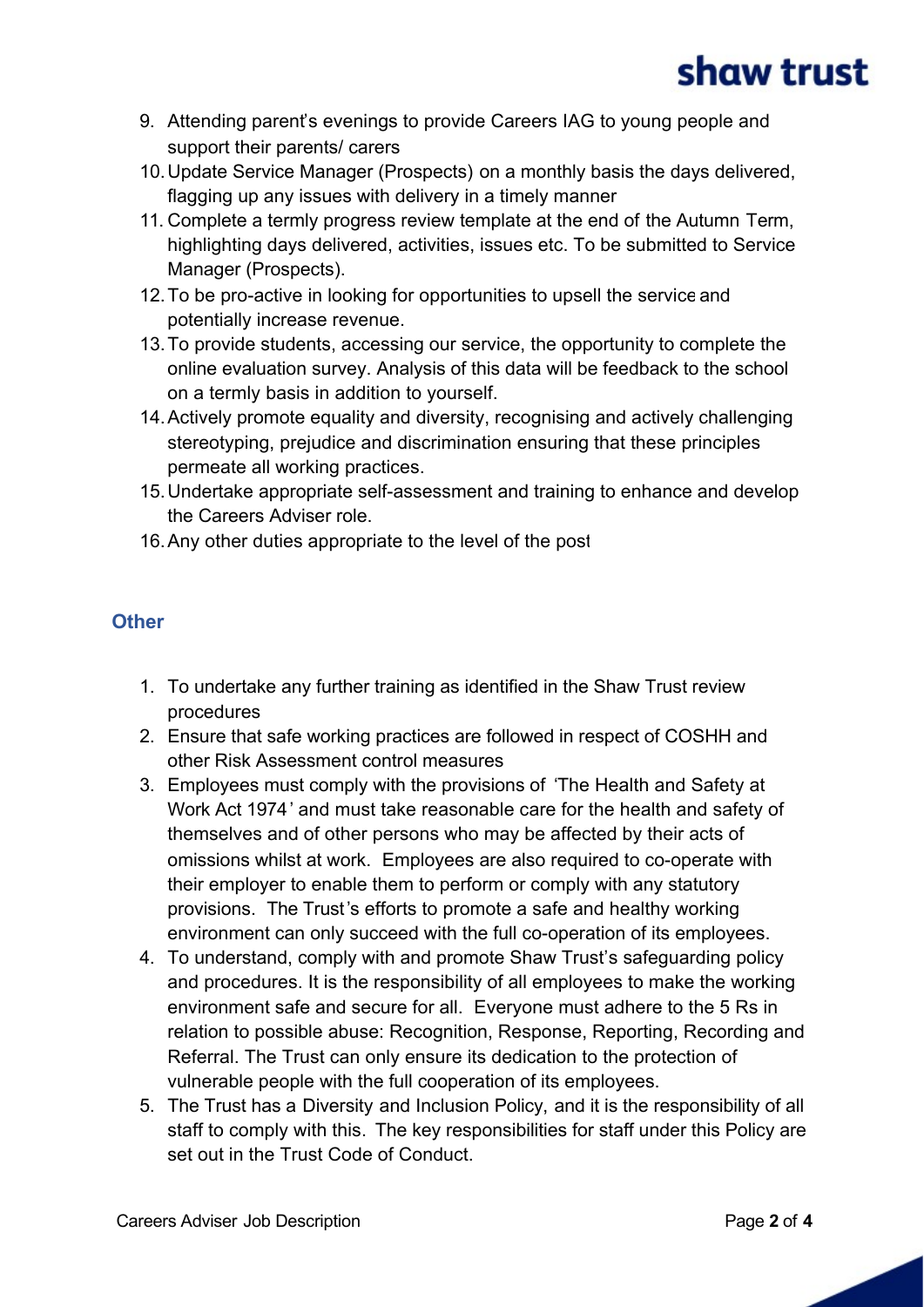- 6. To maintain the confidentiality about clients, staff and other Trust business. The work is of a confidential nature and information gained must not be communicated to other persons except in the recognised course of duty. The post holder must meet the requirements of the Data Protection Act at all times
- 7. To maintain awareness of risk and to take personal responsibility for ensuring that the Trust is not unnecessarily exposed to risk. To report any issues or concerns relating to risk and the effectiveness of the Trust 's risk management arrangements.
- 8. Be aware of, promote and implement Shaw Trust's Risk, Quality and Information Security Management Systems
- 9. To report to line manager, or other appropriate person, in the event of awareness of bad practice
- 10. Recycle and manage energy within your environmentin line with Shaw Trust's Strategic aim to adopt green approaches and become carbon neutral.

This job description is intended to provide a broad outline of the main duties and responsibilities only. The post holder will need to be flexible in developing the role in conjunction with the line manager. The post holder may be asked to carry out any other delegated duty or task that is in line with their post.

.